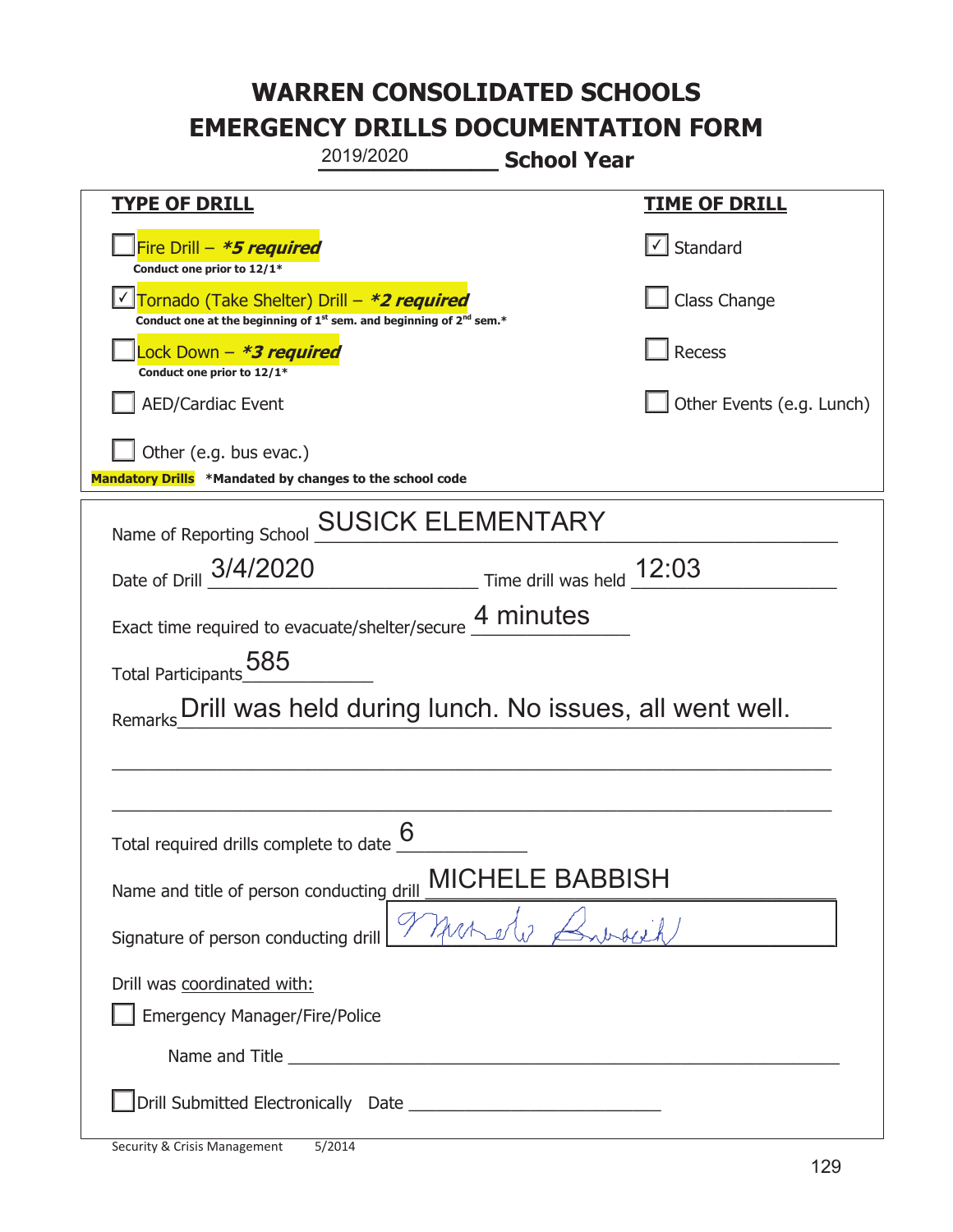|                                                                                    | 2019/2020                                                                                   | <b>School Year</b>           |                           |
|------------------------------------------------------------------------------------|---------------------------------------------------------------------------------------------|------------------------------|---------------------------|
| <b>TYPE OF DRILL</b>                                                               |                                                                                             |                              | <b>TIME OF DRILL</b>      |
| Fire Drill - *5 required<br>Conduct one prior to 12/1*                             |                                                                                             |                              | Standard                  |
| Tornado (Take Shelter) Drill – *2 required                                         | Conduct one at the beginning of 1 <sup>st</sup> sem. and beginning of 2 <sup>nd</sup> sem.* |                              | Class Change              |
| Lock Down - *3 required<br>Conduct one prior to 12/1*                              |                                                                                             |                              | Recess                    |
| <b>AED/Cardiac Event</b>                                                           |                                                                                             |                              | Other Events (e.g. Lunch) |
| Other (e.g. bus evac.)<br>Mandatory Drills *Mandated by changes to the school code |                                                                                             |                              |                           |
| Name of Reporting School                                                           | <b>SUSICK ELEMENTARY</b>                                                                    |                              |                           |
| Date of Drill 1/09/2020                                                            |                                                                                             | Time drill was held 10:30 AM |                           |
| Exact time required to evacuate/shelter/secure 10 MIN.                             |                                                                                             |                              |                           |
| <b>Total Participants</b>                                                          |                                                                                             |                              |                           |
| Remarks                                                                            |                                                                                             |                              |                           |
|                                                                                    |                                                                                             |                              |                           |
| Total required drills complete to date <u>U</u>                                    | 3                                                                                           |                              |                           |
| <b>MICHELE BABBISH</b><br>Name and title of person conducting drill                |                                                                                             |                              |                           |
| Signature of person conducting drill                                               |                                                                                             |                              |                           |
| Drill was coordinated with:<br><b>Emergency Manager/Fire/Police</b>                |                                                                                             |                              |                           |
|                                                                                    |                                                                                             |                              |                           |
|                                                                                    |                                                                                             |                              |                           |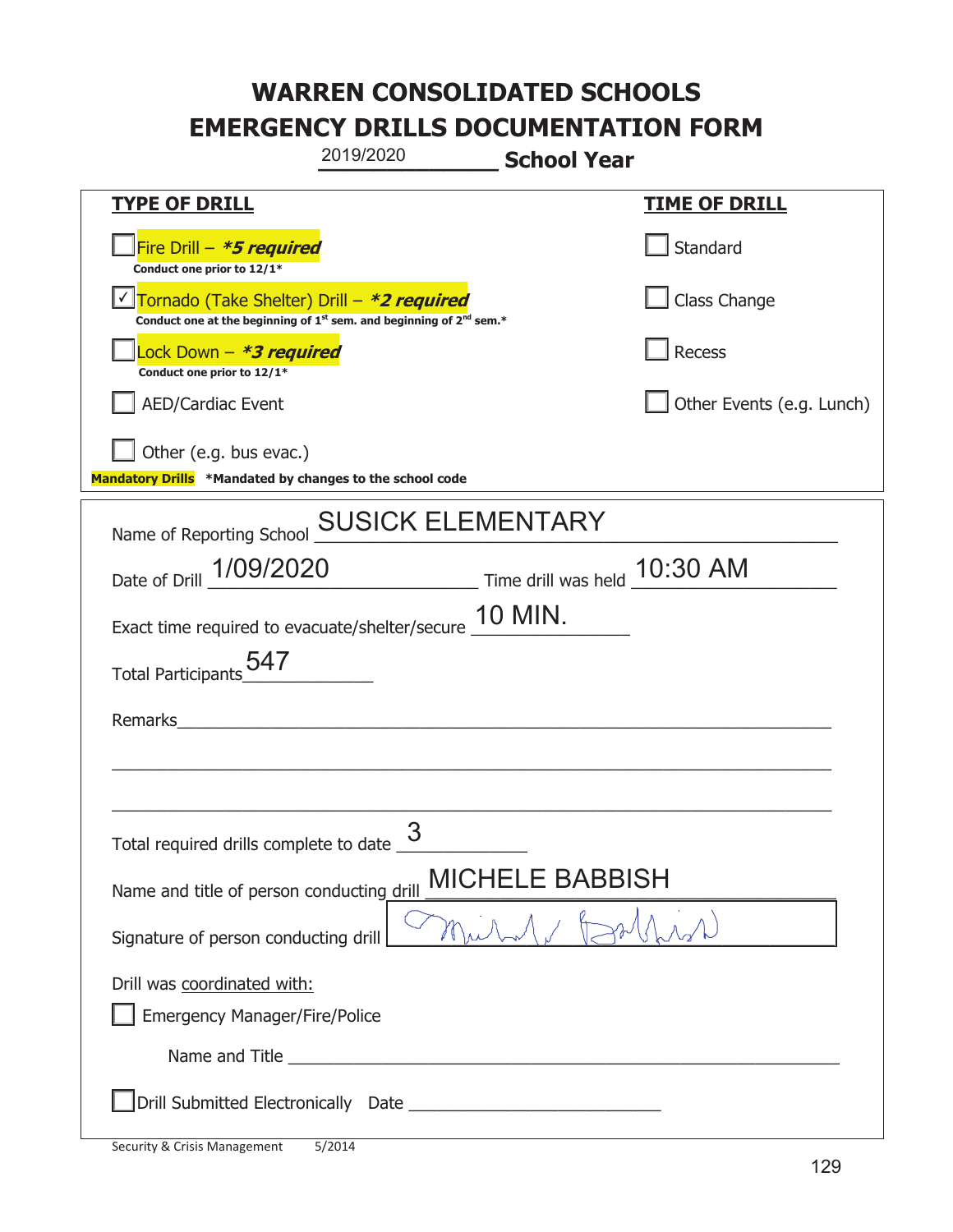|                                                                                                                                           | 2019/2020                   | <b>School Year</b>          |                           |
|-------------------------------------------------------------------------------------------------------------------------------------------|-----------------------------|-----------------------------|---------------------------|
| <u>TYPE OF DRILL</u>                                                                                                                      |                             |                             | <u>TIME OF DRILL</u>      |
| Fire Drill - *5 required<br>Conduct one prior to 12/1*                                                                                    |                             |                             | Standard                  |
| Tornado (Take Shelter) Drill – *2 required<br>Conduct one at the beginning of 1 <sup>st</sup> sem. and beginning of 2 <sup>nd</sup> sem.* |                             |                             | Class Change              |
| Lock Down - <b>*3 required</b><br>Conduct one prior to 12/1*                                                                              |                             |                             | Recess                    |
| <b>AED/Cardiac Event</b>                                                                                                                  |                             |                             | Other Events (e.g. Lunch) |
| Other (e.g. bus evac.)<br>Mandatory Drills *Mandated by changes to the school code                                                        |                             |                             |                           |
| Name of Reporting School                                                                                                                  | <b>SUSICK</b>               |                             |                           |
| Date of Drill 1/14/2020                                                                                                                   |                             | Time drill was held 2:30 pm |                           |
| Exact time required to evacuate/shelter/secure                                                                                            |                             | 9 minutes                   |                           |
| 525<br><b>Total Participants</b>                                                                                                          |                             |                             |                           |
| Remarks                                                                                                                                   | A.L.I.C.E. DRILL WENT WELL. |                             |                           |
|                                                                                                                                           |                             |                             |                           |
|                                                                                                                                           |                             |                             |                           |
| Total required drills complete to date ___                                                                                                | 5                           |                             |                           |
| Michele Babbish/Principal<br>Name and title of person conducting drill                                                                    |                             |                             |                           |
| hichele<br>Signature of person conducting drill                                                                                           |                             |                             |                           |
| Drill was coordinated with:                                                                                                               |                             |                             |                           |
| <b>Emergency Manager/Fire/Police</b>                                                                                                      |                             |                             |                           |
|                                                                                                                                           |                             |                             |                           |
|                                                                                                                                           |                             |                             |                           |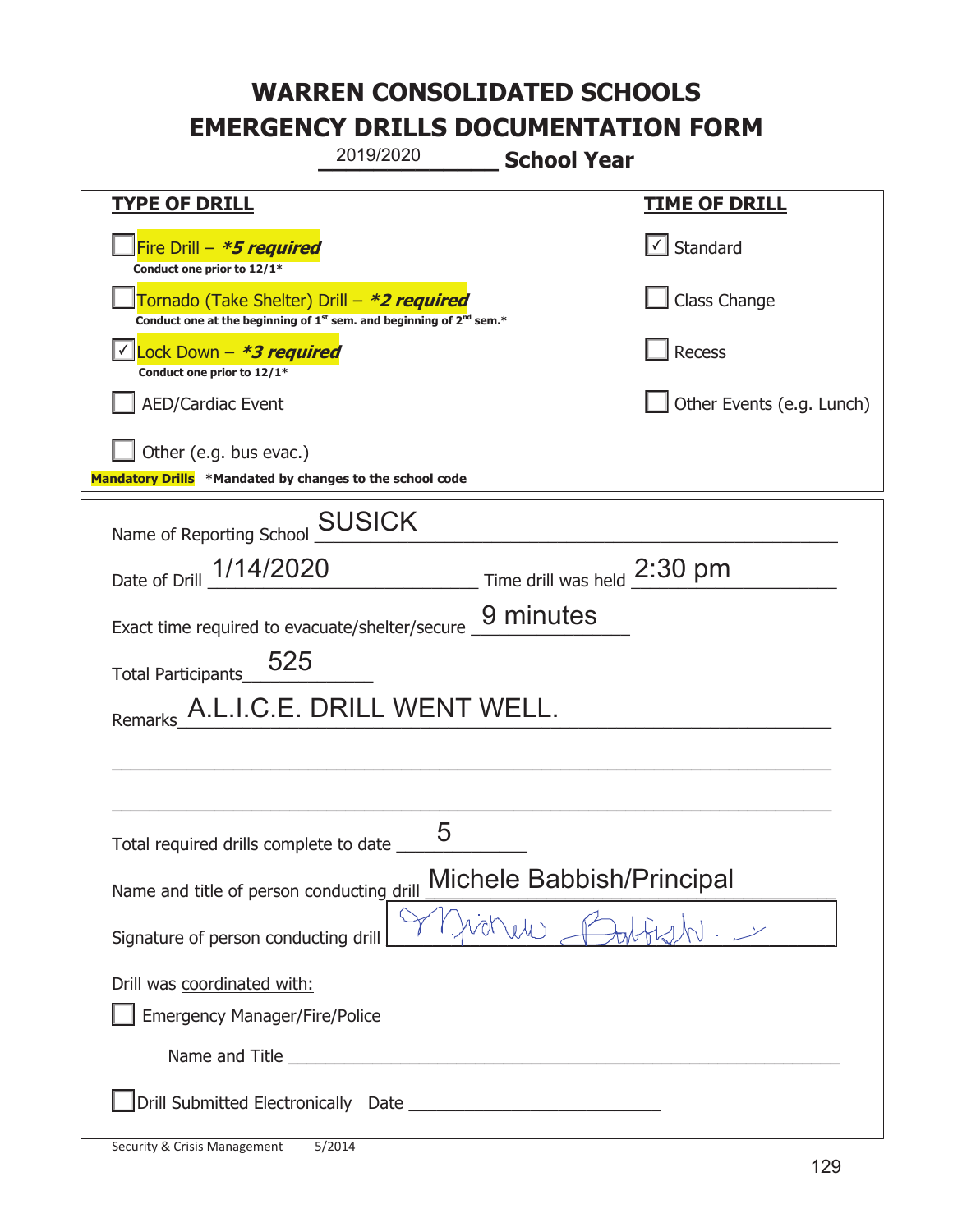|                                                                                    | 2019/2020<br><b>School Year</b>                                                             |                           |
|------------------------------------------------------------------------------------|---------------------------------------------------------------------------------------------|---------------------------|
| <b>TYPE OF DRILL</b>                                                               |                                                                                             | <u>TIME OF DRILL</u>      |
| <u>√ Fire Drill – <i>*5 required</i></u><br>Conduct one prior to 12/1*             |                                                                                             | Standard                  |
| Tornado (Take Shelter) Drill – *2 required                                         | Conduct one at the beginning of 1 <sup>st</sup> sem. and beginning of 2 <sup>nd</sup> sem.* | Class Change              |
| Lock Down – <b>*3 required</b><br>Conduct one prior to 12/1*                       |                                                                                             | Recess                    |
| <b>AED/Cardiac Event</b>                                                           |                                                                                             | Other Events (e.g. Lunch) |
| Other (e.g. bus evac.)<br>Mandatory Drills *Mandated by changes to the school code |                                                                                             |                           |
| Name of Reporting School                                                           | <b>SUSICK ELEMENTARY</b>                                                                    |                           |
| 10/15/2019<br>Date of Drill                                                        | Time drill was held $\_1:45$                                                                |                           |
| Exact time required to evacuate/shelter/secure                                     | 4 MIN                                                                                       |                           |
| 550<br><b>Total Participants</b>                                                   |                                                                                             |                           |
| DRILL WENT WELL<br>Remarks                                                         |                                                                                             |                           |
|                                                                                    |                                                                                             |                           |
|                                                                                    |                                                                                             |                           |
| Total required drills complete to date _____                                       | 3                                                                                           |                           |
| <b>MICHELE BABBISH</b><br>Name and title of person conducting drill                |                                                                                             |                           |
| Monde H<br>Signature of person conducting drill                                    |                                                                                             |                           |
| Drill was coordinated with:<br><b>Emergency Manager/Fire/Police</b>                |                                                                                             |                           |
|                                                                                    |                                                                                             |                           |
|                                                                                    |                                                                                             |                           |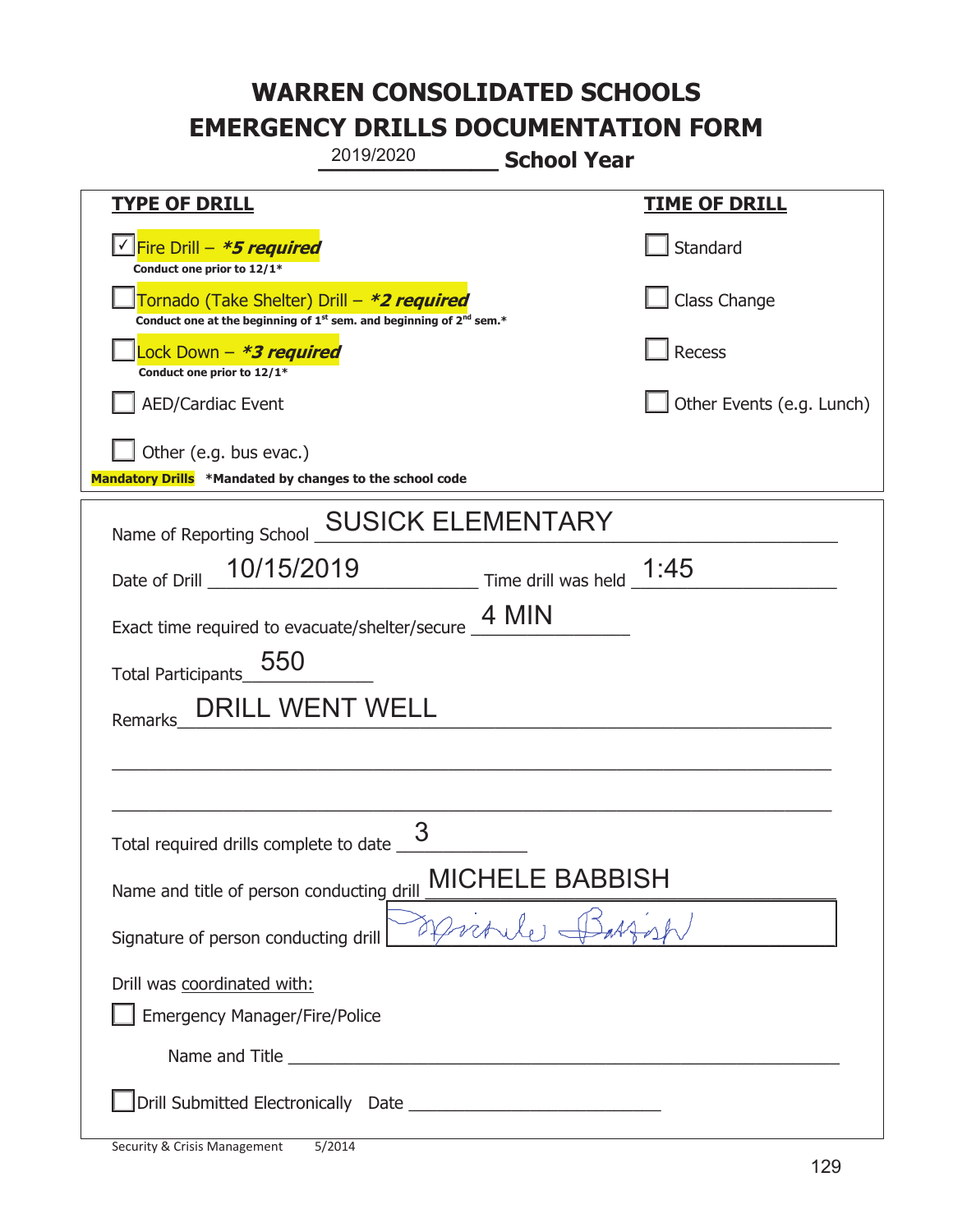|                                                                                    | 2019/2020<br><b>School Year</b>                                                             |                           |
|------------------------------------------------------------------------------------|---------------------------------------------------------------------------------------------|---------------------------|
| <u>TYPE OF DRILL</u>                                                               |                                                                                             | <b>TIME OF DRILL</b>      |
| Fire Drill - *5 required<br>Conduct one prior to 12/1*                             |                                                                                             | Standard                  |
| Tornado (Take Shelter) Drill – *2 required                                         | Conduct one at the beginning of 1 <sup>st</sup> sem. and beginning of 2 <sup>nd</sup> sem.* | Class Change              |
| Lock Down - *3 required<br>Conduct one prior to 12/1*                              |                                                                                             | Recess                    |
| <b>AED/Cardiac Event</b>                                                           |                                                                                             | Other Events (e.g. Lunch) |
| Other (e.g. bus evac.)<br>Mandatory Drills *Mandated by changes to the school code |                                                                                             |                           |
| Name of Reporting School                                                           | <b>SUSICK ELEMENTARY</b>                                                                    |                           |
| Date of Drill 10/8/2019                                                            | $\frac{1}{2}$ Time drill was held $\frac{1}{2}$ 2:30 p.m.                                   |                           |
| Exact time required to evacuate/shelter/secure                                     | 4 min.                                                                                      |                           |
| 590<br><b>Total Participants</b>                                                   |                                                                                             |                           |
| Remarks                                                                            | Response was appropriate.                                                                   |                           |
|                                                                                    |                                                                                             |                           |
|                                                                                    |                                                                                             |                           |
| Total required drills complete to date                                             | つ                                                                                           |                           |
| Name and title of person conducting drill                                          | <b>Michele Babbish</b>                                                                      |                           |
| Signature of person conducting drill                                               |                                                                                             |                           |
| Drill was coordinated with:<br><b>Emergency Manager/Fire/Police</b>                |                                                                                             |                           |
|                                                                                    |                                                                                             |                           |
|                                                                                    |                                                                                             |                           |